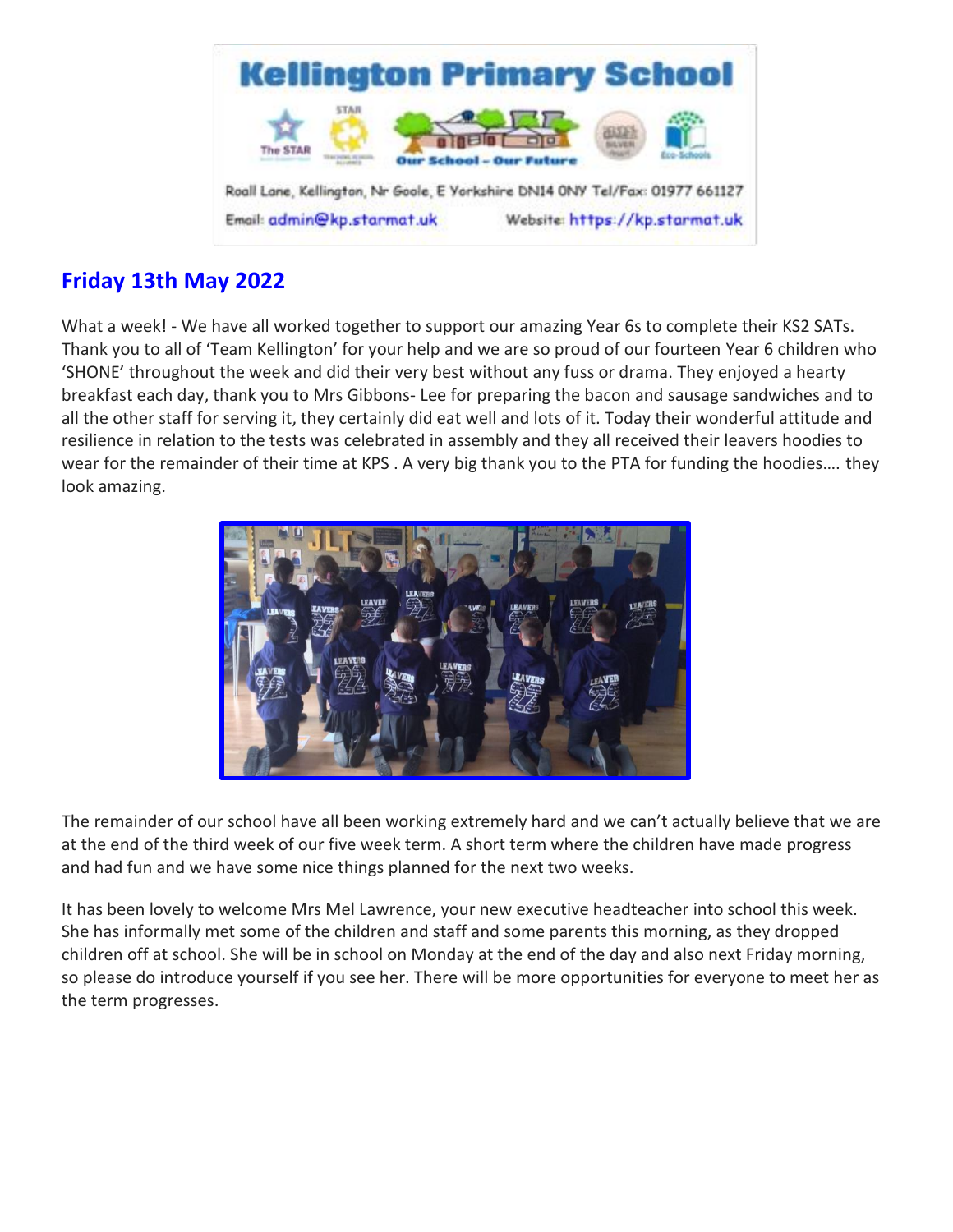## **Guitar lessons**

The children who have started their guitar lessons appear to be having fun and ukulele lessons in Lilies are going well. Apparently Lilies' class have already chosen the song they will perform at our summer fair.

If anyone else is interested in guitar lessons, Years 2-6, please contact the office and we can give you details.

# **Platinum Jubilee**

In honour of the Queen's Platinum Jubilee we are inviting children and staff to wear **Red, White and Blue** on **Thursday 26th May**. We will spend the day exploring the seven decades Queen Elizabeth has sat on the throne.

We have a special lunch planned from the kitchen that we hope many of our children will sign up to. **Sunflowers' children** to join us on that day. **Please order your child's lunch via Parentpay**. Any problems speak to Mrs Tunningley or the school office. We hope lots of the children choose to have a school dinner that day, a celebratory jubilee picnic. Meals can be ordered as normal via parent pay

We will be decorating the hall and there will be some flag waving and music throughout the day.

# **Reading**

This week another four children received their book from our book vending



machine; Charlotte, Frantisek, Edward and Lily- Ann (Emily H was the child in Tulips' class last week) ). If your child reads to you or has read independently and this activity has been recorded signed by an adult in the child's reading record x **5 times during the week** their names will be put into a hat to be drawn to receive a book from the book vending machine. Happy reading



## **PTA**

Our PTA will be selling ice lollies at the end of school on a Friday (potentially Thursday 26th May as we are not here on the 27th). They will stand outside the car park gates and the lollies are 50p. We will let you know if they are **not** going to be there.

On **Saturday 16th July between 11am -2pm** they will be running **Kellington School Summer Fair.** They have lots of exciting plans which we will be sharing with you shortly however please save the date. We are hoping we have a good turn out and the invitation to attend is open to our wider school community, within the villages our school serves and our children's family and friends.

If you have any ideas, suggestions or wish to get involved and help beforehand or on the day please contact the PTA through their facebook page or the school office. Also if you or anyone you know would like to have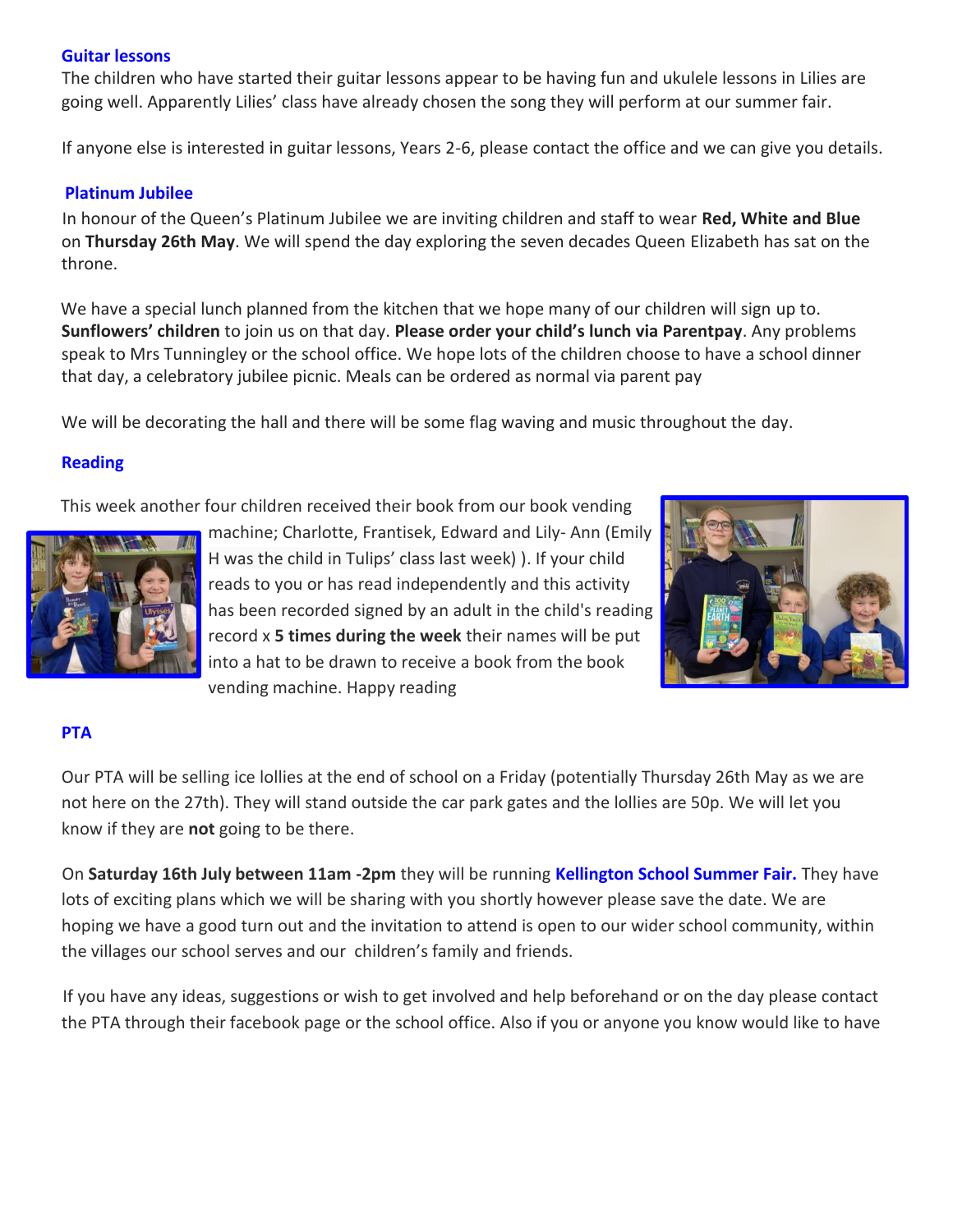a stall at this event, let them know. We are hoping for fine weather and a real community event with entertainment, food, stalls and lots of activities for the children.

# **Summer uniform**

As the warmer weather approaches please can we ask that you always send your child to school with a coat, so they are not caught out when we get a summer shower.

We are happy for school uniform summer dresses to be worn or grey shorts as the days warm up, should children wish. Please could children also bring their water bottle to school each day and a sun hat to protect them when the temperature increases. Please can you also apply sunscreen at the start of the day so children are protected throughout the day. If your child needs to reapply their sunscreen throughout the day please speak to your child's class teacher

# **School Meals**

Thank you to those of you who, following our correspondence, are now choosing their child's school meal. **Please can we ask everyone to pre order their child's school dinner on Parentpay?** As we have explained we have this system in place to support your child to choose a school dinner they are going to enjoy. The choice can be done up to 3 weeks in advance and up to 8am on the day of the meal. Our younger children especially find it difficult to make a choice from the pictures during school registration in the morning and whilst the adults in the classroom are available to help, unlike you, we do not know what your child does or does not like.

If you need any help with accessing the meal selector on ParentPay please speak to your child's class teacher or the school office. By choosing your child's school meal it means we can confidently encourage them to eat what they have chosen as we know it is something they like and also, as the register can take quite a while if children haven't pre chosen their meal, we have more time for learning. Many thanks.

## **Covid 19**

Unfortunately we have had a few cases of Covid within school this week. We do hope that everyone gets better soon. Please, if your child shows any signs of the covid virus (**A new, continuous cough, or a high temperature, or a loss of, or change in, their normal sense of taste or smell)** it is important that they do not attend school, as with any other illnesses, until they are well.

## **Uniform etc**

Please do remember to label all parts of your child's school uniform including PE kit, coats and hats. It is our school policy that long hair should be tied up for school and definately during PE. School shoes should be plain black shoes or boots, not trainers please, unless there are mitigating circumstances that have been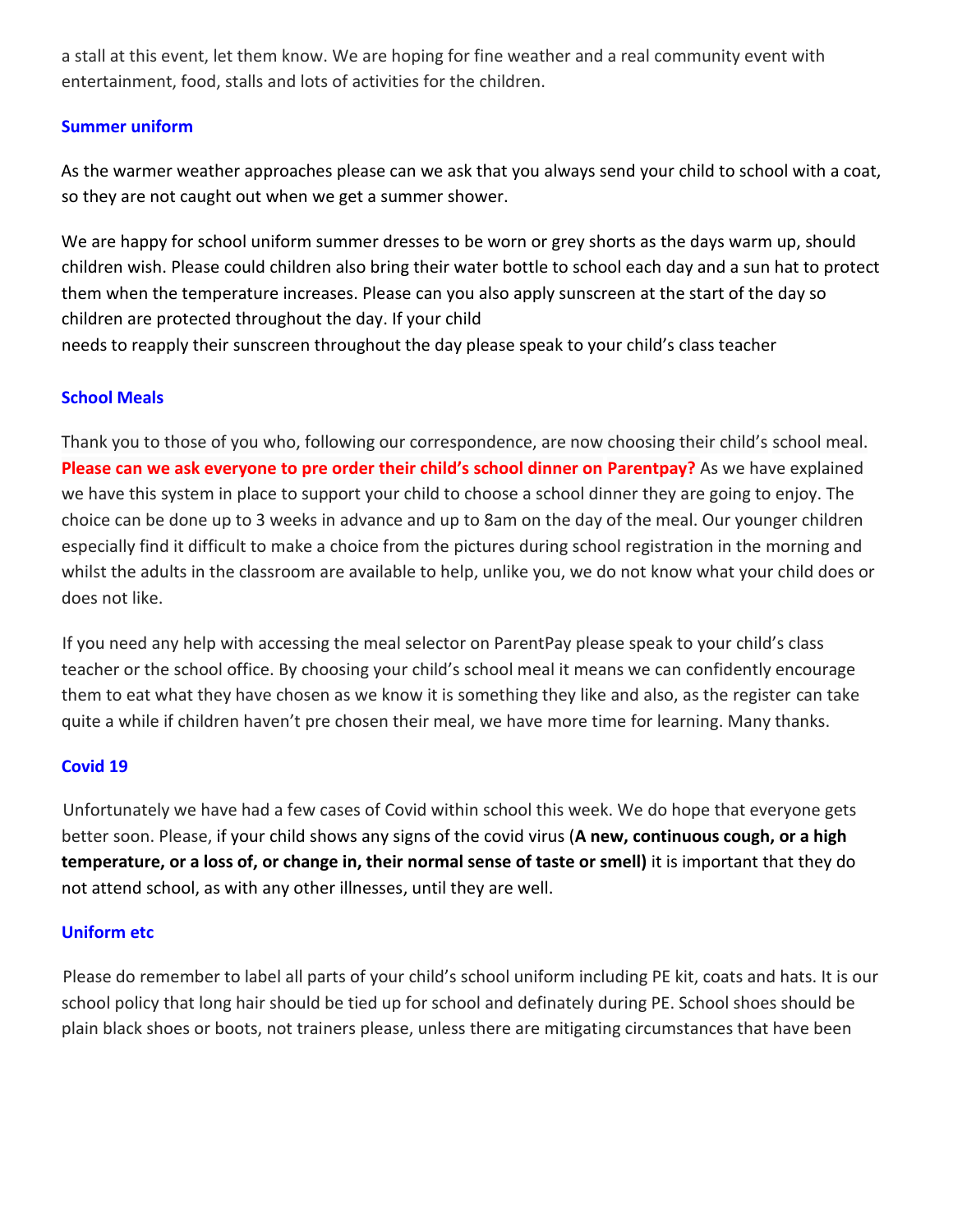discussed with school. Earrings need to be removed for PE (including swimming). Please speak to the school office if your child has just had their ears pierced so a suitable length of time can be agreed for when the need to remain in situ and the protocol explained. No jewelry should be worn for school, except a watch or small plain stud earrings please. Can we also ask that nail varnish is also removed for school. Many thanks for your co- operation



## **STARS OF THE WEEK**

**Sunflowers - Iris** 

**Daffodils - Oliver M** 

**Roses - Ben S**

**Tulips - Daisy**

**Lilies - Year 5 Logan O** 







#### **Houses**

The winning House this week is **Roall**

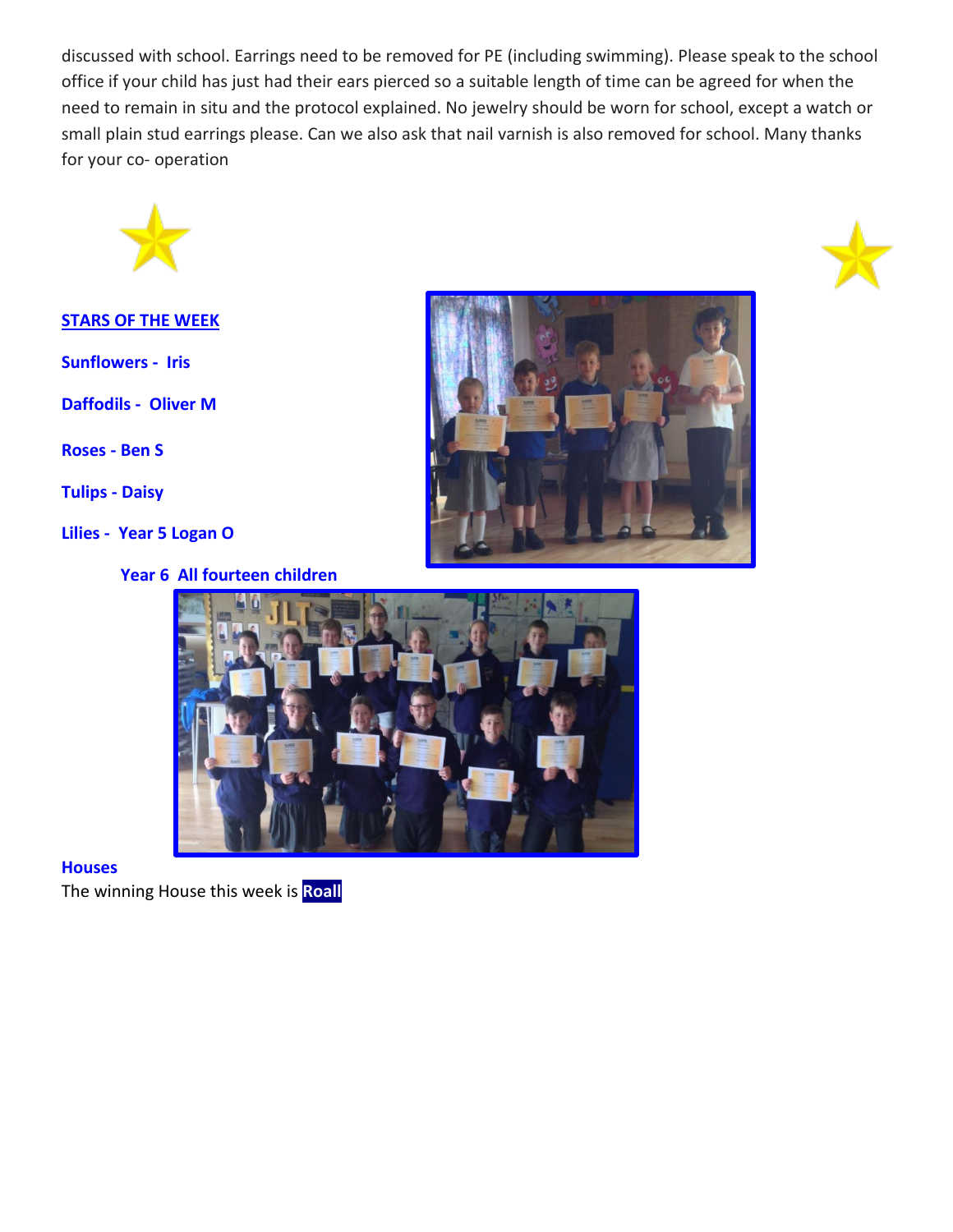# **Holiday club**



#### **Attendance**

**Please continue to ensure that your child comes to school everyday that they possibly can**. We are working extremely hard to enable all the children to not be disadvantaged by their lost learning due to the issues over the last 18 months and therefore they need to be here, in school, for us to be able to support them to be the best they can be .

Please can I remind everyone to inform us promptly if your child is absent from school, we do need a message via telephone or email as early as possible, by 9.30 am at the latest, however sooner is preferable. If we do not hear from you we have a duty of care to make contact to establish where your child is. We will keep ringing you until we get a reply. If we don't get a reply we could have to report your child as a missing child.

We know this is sometimes difficult but whenever possible please try and make any appointments outside of school hours, or at the beginning or end of the school day.

**Attendance this week - still a bit of a dip however a lot of illness again this week.**

**Lilies 95.22 % Tulips 93.33 % Roses 96.55 % Daffodils 79.52 % Overall 91.84 %**

**We need children to be in school everyday they possibly can please. Please do not take your child out of school unless it is absolutely necessary. Everyday of learning that they miss is vital to their education journey, it is often hard for many children to catch up.**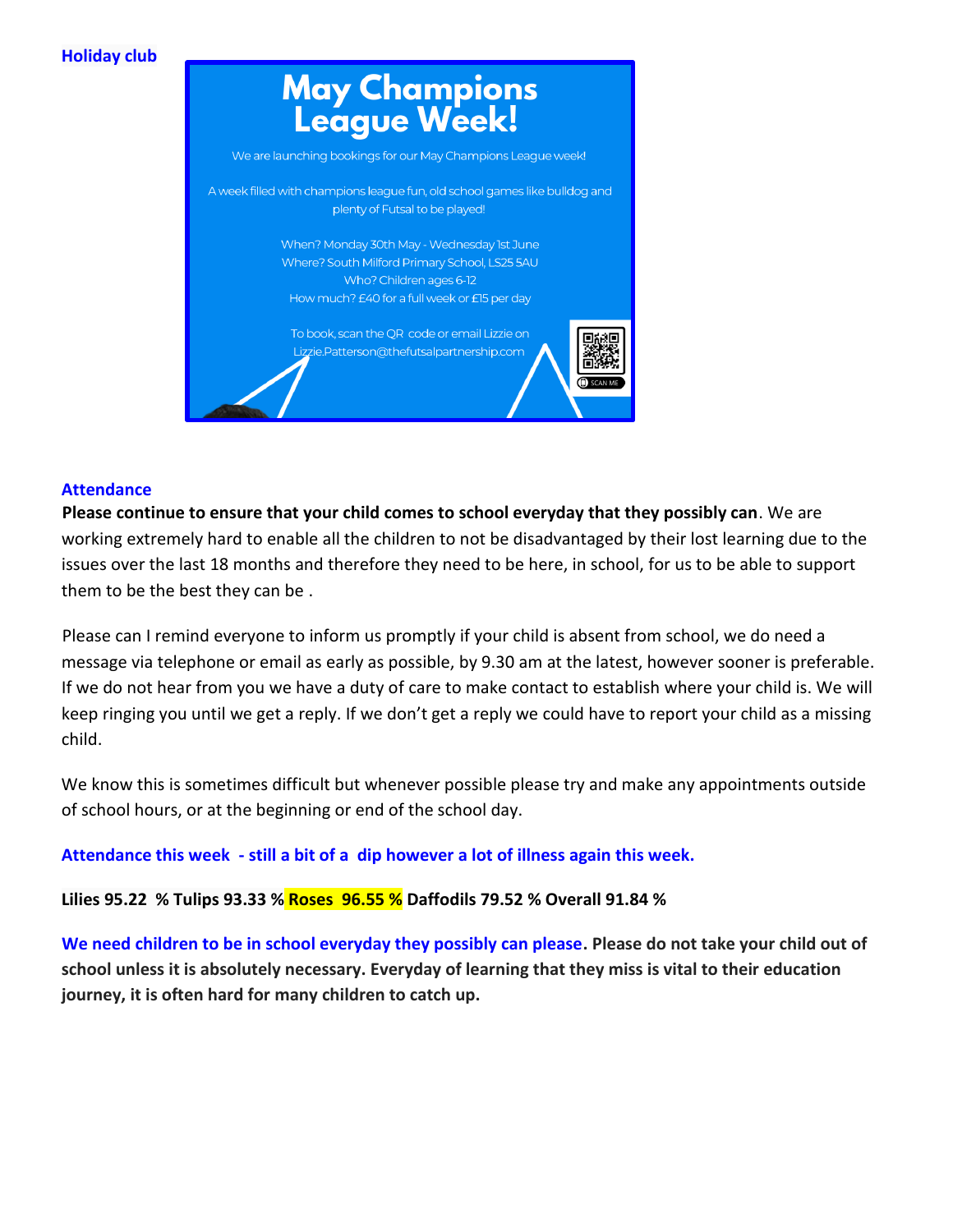#### **Free School Meals**

If you think you may be entitled to Free School Meals please do contact the school for further information on how to check your eligibility and apply. Even if your child is in KS1 and is currently receiving a universal free school meal, if you are eligible for FSM it is really important that you apply, as there are still additional benefits for your child.

#### **Help needed**

We have some picnic benches on the playground that are looking and feeling a little sorry for themselves. They need a bit of a makeover. Have any parents or friends of KPS got a little spare time and energy to help with this project? They are too good to go, but not at their best, bless them, at present. If you can lend a hand in sprucing them up, please contact the school office.

#### **Vacancy -STARMAT Executive chef**

<https://web.starmat.uk/wp-content/uploads/2022/05/Advert-for-Trust-Exec-Chef-May-2022.pdf>

#### **Dates for the Diary**

**Friday 13th May - 6pm Year 6-** End of SATs week sleepover

**Thursday 26th May - Celebration of the Platinum Jubilee.** Wearing of; Red, White and Blue and looking back over what has happened in our World over the last 70 Years and a special lunch that Sunflower children are invited to attend.

**Thursday 26th May - School closes for May half term holiday** 

**Friday 27th May - Inset day -**School closed to children

**Monday 6th June - School reopens for the final half term of the academic year. Friday 17th June 2pm-**

Sports day (Sunflowers 11am)

**Wednesday 22nd June 2pm** - Reserve Sports day (Sunflowers 11am)

**Friday 24th June - Daffodils' Class Assembly** - 9am Parents welcome Change of date. **Friday 1st July** - **Roses'** 

**Class Assembly** - 9am Parents welcome

**Week commencing 4th July** Specific activities for Year 6 children - details to follow (change of date due to transition week for some children)

**Saturday 16th July 11am-2pm Kellington PTA School Summer Fair** Please come and support us.